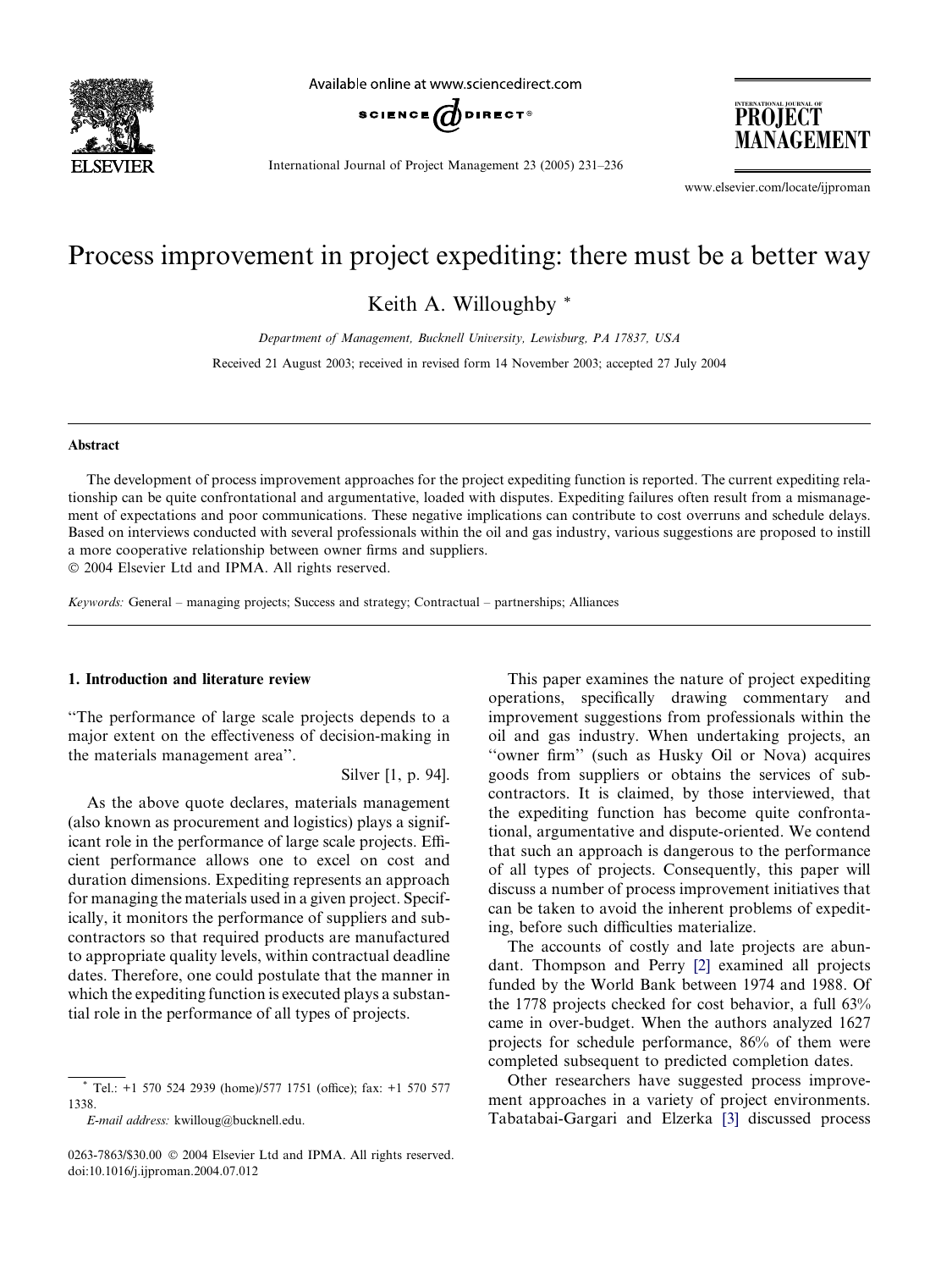improvement in preconstruction activities. They examined computer-aided design and knowledge-based systems for expediting the generation of design alternatives, specifically focusing their work on the construction of mezzanine structures. Previously, the preparation of design quotations was conducted manually, taking about two hours. Now with this user-friendly automated system (the authors claim that salespersons with sparse computer literacy can be trained in a single hour to use the system), quotation time has been sliced to about ten minutes. More accurate cost estimates have also been realized.

Ngee et al. [\[4\]](#page--1-0) applied process improvement to build, operate and transfer (BOT) project negotiations. In this type of situation, the specific project is transferred to another company at a later stage. The authors determined suitable pricing structures for the financial and contractual parameters associated with these types of contracts. Instead of relying on time-consuming approaches to negotiate pricing structures, the authors developed a multiple regression model using the tariff, concession period, and rate of return as explanatory variables, and internal rate of return as a response variable. In the end, such a method eliminated the consumption of considerable resources (namely time) that had occurred under the previous system.

Cho [\[5\]](#page--1-0) discussed the conversion of the Bergstrom Air Force Base into a \$600 million, 25-gate civilian airport in Austin, TX. A program management venture was adopted in the project, specifically addressing the project's cleanup and environmental requirements. A rather high degree of project efficiency was attained; indeed, the author noted that this model may help to spur similar conversion efforts.

Wright [\[6\]](#page--1-0) studied the construction of 32 pre-engineered metal dormitories in 24 sites of the Texas Department of Criminal Justice (TDCJ) prison state system in a six-month period. The projects were handled through a cooperative contracting agreement. This prevented an adversarial relationship from developing between the firms. In particular, the TDCJ facilitated frequent coordination between the various firms, sometimes on an hourly basis. Joint ventures were established, as firms realized that they could accomplish more together than by working as individual companies. A teamwork atmosphere (''if one of us failed, we all failed'') prevailed among the firms.

As the above literature illustrates, process improvement is often required to ameliorate the performance of large-scale projects and to mitigate the problems of adversarial relationships. We do note, however, that other industries have recognized that less confrontational processes can lead to enhanced cooperation and results. A discussion of some of these cases will serve to strengthen our argument that improving project expediting leads to better project performance.

Various retail and manufacturing industries have appreciated the benefits of improved supplier-customer relationships. Kinsey [\[7\]](#page--1-0) addressed the cooperative processes at work in the food industry. The author described the ''Wal-Mart way of doing business'', a model for improving efficiency and for allowing supply chain partners to combine together in an effort to share consumer sales data and inventory management information. Indeed, the use of Wal-Mart as an appropriate benchmark for assessing cooperative supply chains is well docu-mented. Briggs [\[8\]](#page--1-0) analyzed Wal-Mart's approach to collaborative planning, forecasting and replenishment (CPFR), a beneficial strategy for dealing with buyer– seller relationships. The company plans to implement such relationships with over 100 of its suppliers.

Frequently, these cooperative processes use electronic data interchange (EDI) as a means to effectively plan these overall operations. Holland et al. [\[9\]](#page--1-0) offer a thorough analysis of EDI implementation. Using the apparel industry as a case study, Schieier [\[10\]](#page--1-0) showed that quickresponse technologies (like bar-code scanning and EDI) permit a change in retailer/supplier relationships from adversarial conflicts to more cooperative alliances.

Moynihan [\[11\]](#page--1-0) focused his analysis on the beneficial outcomes of cooperative relationships within the healthcare industry. In this particular case, improved interactions occurred between healthcare providers and product suppliers, as well as between providers and payers. In a study of the US automobile industry, Iskandar et al. [\[12\]](#page--1-0) discovered that managerial pro-activeness, an important component of cooperative supply chains, was the most significant factor in explaining overall success.

This paper is organized as follows. In the next section, we examine the nature of project expediting and describe its current deficiencies. Then, we present some suggestions for improving project expediting. We make special mention of the benefits that could accrue from implementation of these proposals. Concluding remarks are provided in the final section.

### 2. Nature of project expediting

In the mid-1980s, Silver [\[1,13,14\]](#page--1-0) conducted a study of logistics issues in the large scale projects of oil and gas companies (the work undertaken by Silver served as the genesis for this current paper). His analysis focused on over a dozen firms (both owner firms and contractor businesses) in the Alberta area of western Canada. When queried regarding the importance of expediting in a project, all firms claimed that its role was significant. It had a substantial impact on project performance. Traditionally, expeditors are those individuals in a company attempting to ensure that items are delivered, or received, on time. In the event of sched-